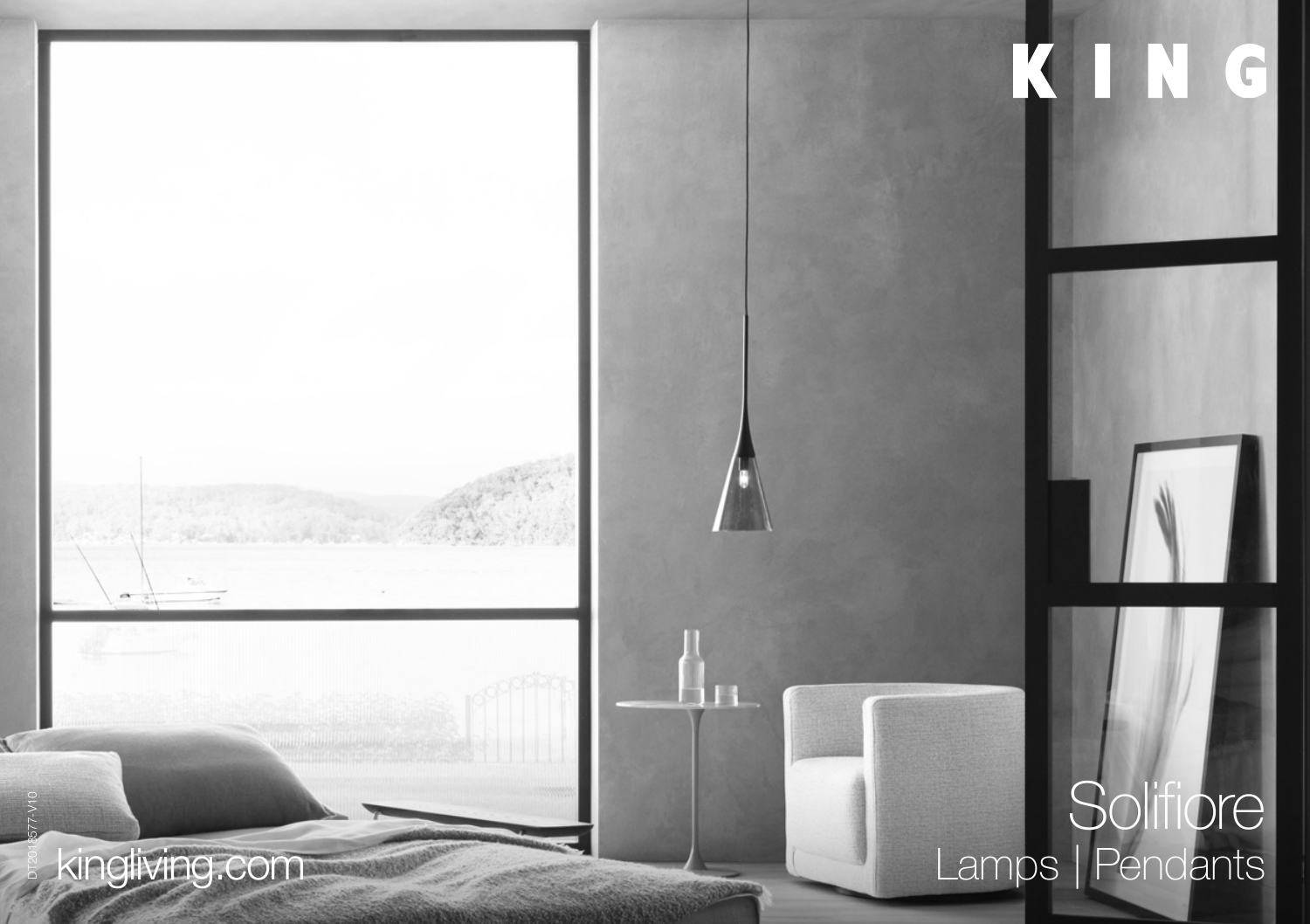## Solifiore Floor Lamps

Side Side Side Specifications Switch Touch-Dimming Functionality Light Source E14 40W Max. Shade Colours Olive Green; Smoke; Ochre Red; or Amber Stem Black Nickel Base Honed Blackened Concrete 1675 (66") 180 (7" 180 (7") 180 (7") 180 (7") 180 (7") 180 (7") 180 (7") 180 (7") 180 (7") 180 (7") 180 (7") 180 (7") 180 (7") 180 (7") 1795 (70.75") 180 (7  $310(12.25")$ 1925 (75.75") 180 (7 Protea Floor Lamp Shade: blown-glass with colour finish Gymea Floor Lamp Shade: blown-glass with colour finish Arum Floor Lamp Shade: blown-glass with colour finish Top  $\bigcap$  Top  $\bigcap$   $\bigcap$ 

Effective February 2022. Voltage 120V / 240V. Recommended Colour Temperature: Warm White 3000K. Light Globe not included. Shade: blown-glass with colour finish. As King Living has a policy of continuous improvement, change to products and specifications may be made without prior notice. Images and drawings are representative of design only. Accessories not included.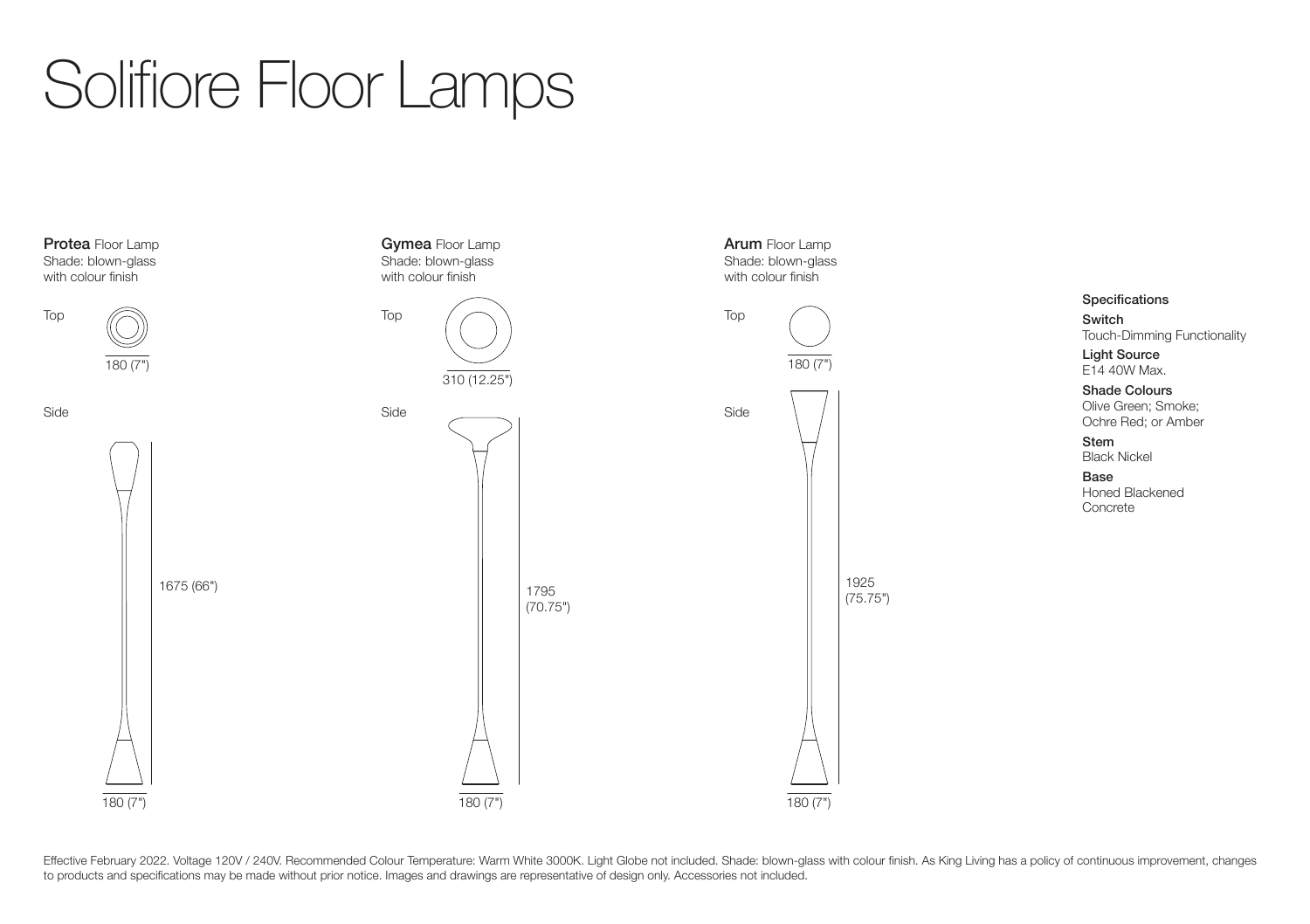## Solifiore Pendants

Protea Pendant Shade: blown-glass with colour finish



Gymea Pendant Shade: blown-glass with colour finish

> **Specifications** Switch Dimming Functionality

> > Light Source E14 40W Max.

Shade Colours Olive Green; Smoke; Ochre Red; or Amber

Stem Black Nickel

Ceiling Fitting Black Nickel

Effective February 2022. Voltage 120V / 240V. Recommended Colour Temperature: Warm White 3000K. Light Globe not included. Shade: blown-glass with colour finish. Pendant must be installed and certified by a licensed electri contractor. For warranty claims, an invoice including contractor's license number must be presented at time of request. As King Living has a policy of continuous improvement, changes to products and specifications may be m without prior notice. Images and drawings are representative of design only. Accessories not included.

Arum Pendant Shade: blown-glass with colour finish